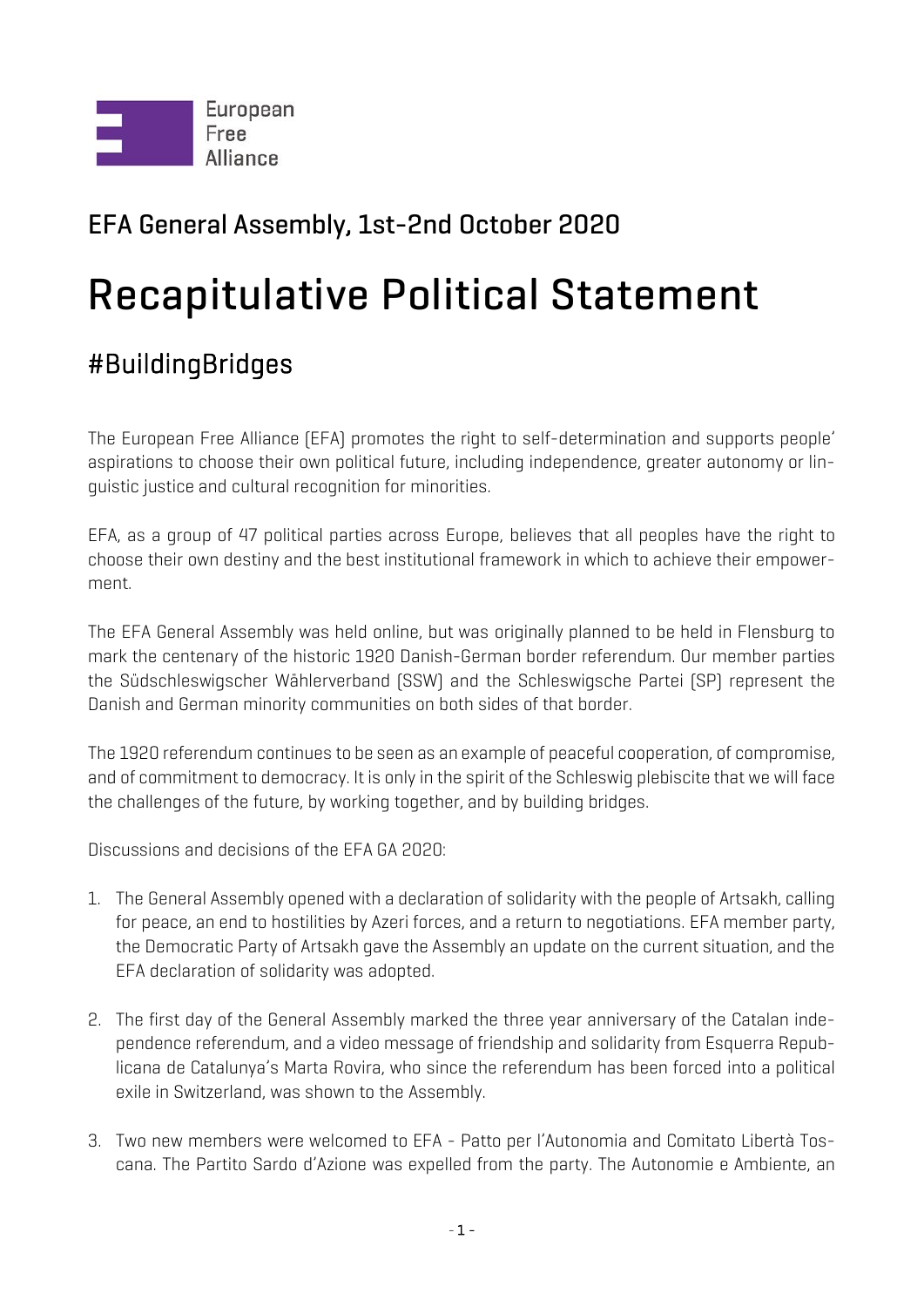alliance formed by 10 parties and movements in Italy which network for autonomy, independence and a federal Europe on democratic and non-violent grounds, also gave the GA a presentation on their activities.

- 4. A new set of EFA statues were adopted. We are the only European Union Political Party to have incorporated the status of Observer MEP into its statutes, a new status for ex-MEPs from Scotland and Wales who have lost their seats due to Brexit. The new statutes also introduced a political charter to the Articles of Association, and the hosting of an EFA Congress in the year preceding European Elections in order to collaboratively prepare its manifesto.
- 5. The EFA Working Plan 2020, Annual Report 2019, and the Strategy 2020-2022 was presented to the General Assembly, outlining the strategic goal of EFA and its activities and priorities for the next two years.
- 6. A debate moderated by Ana Stanič on the Future of Europe was held, with Leader of Plaid Cymru Adam Price, Valentina Servera the President of EFAy, Jill Evans Vice-President of EFA and Observer MEP, Christian Allard Observer MEP, Jordi Solé MEP Secretary General of the EFA Party and President of the EFA EP Group. The future of the European Union was debated in light of the coronavirus crisis, and EFA presented a report on the post-pandemic future of the EU and the impact of the pandemic on communities seeking self-determination and linguistic justice. EFA will contribute to the Conference on the Future of Europe with practical proposals, following from EFA's historic contribution to the Convention on the Future of Europe in 2003, with Neil MacCormick introducing the concept of 'internal enlargement' within the European Union.
- 7. The General Assembly was given a presentation on the European Citizens' Initiative on Cohesion Policy for the Equality of Regions and Sustainability of Regional Cultures by its co-ordinator Dr Attila Dabis, an initiative supported and promoted by EFA.
- 8. Updates regarding the activities of Coppieters Foundation and EFA Youth were given to delegates, outlining past and future events, the impact of the pandemic on their activities, and outlining future strategies and avenues of co-operation.
- 9. Motions that were approved by the GA on: Minority schools under attack in Latvia; Minority languages are professional skills; Catalonia: end of repression, dialogue, amnesty and self-determination; The Conference on the Future of Europe; Funding the Just Transition Mechanism; 100 years since the plebiscite in the Danish-German border region: Minorities building bridges; the EU must implement the citizens' initiative MSPI to protect minorities in Europe; Situation in Turkey: attack on local democracy and equal representation; Biodiveristy in the European Rural Development Plan 2021-2030; For a just policy toward Bulgaria's and Greece's indigenous Macedonians; Situation in Palestine. An urgency motion on Macro-territorial strategy in the Mediterranean was also adopted.
- 10. Declarations were adopted on: Support to extensive breeding in Corsica; The Turkish Minority of Western Thrace recommends Greece to implement the provisions of international and bilateral conventions; The EU should abolish geo-blocking for public broadcasting services; The EFA supports the application of the Danish-German border region as a UNESCO intangible cultural